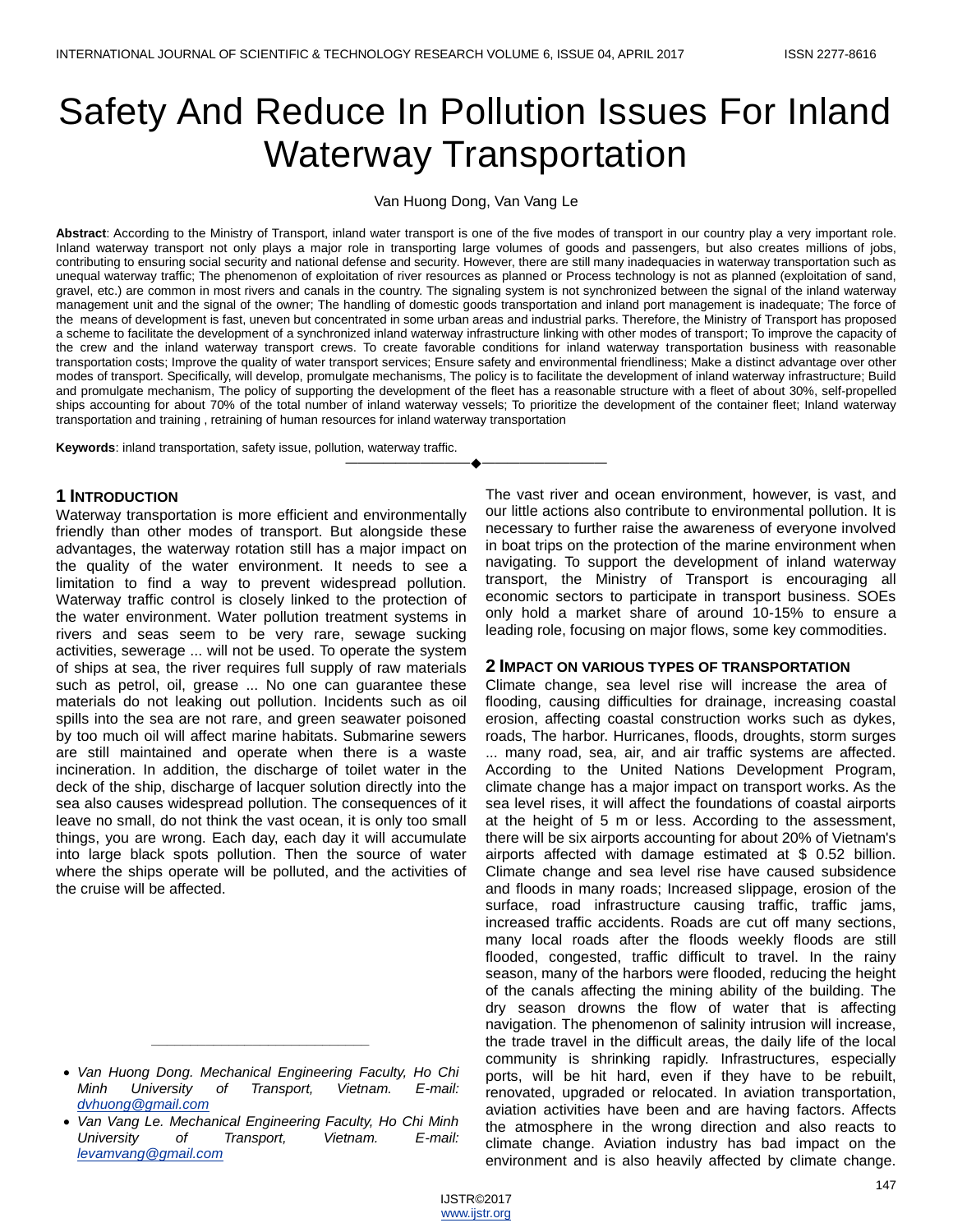According to the International Civil Aviation Organization (ICAO), nearly 20% of aviation accidents in the world are related to climate and weather and account for 8% of deaths. Weather phenomena such as rain, wind, hail, thunderstorms, thunderstorms, etc. are all challenges to flying safety. The transport sector in Vietnam, an energy-intensive industry and greenhouse gas emissions, is increasing in the future as it implements activities to meet the needs of socio-economic development; What this means will increase the impact of climate change. The Ministry of Transport has set up the Environment Department to assist the ministry in environmental protection, economical and efficient use of energy, and response to climate change. The branch has environmental centers and project management boards having full-time or part-timers to carry out environmental protection activities for investment projects. Most of the units have the counseling, monitoring and implementation of environmental protection. However, at present, human resources and material facilities for environmental management of agriculture, especially for inspection and supervision, are still lacking, not often updated. bracelets. The application of new greenhouse gas emissions-friendly and environmentallyfriendly technologies in transport requires a great amount of investment, while policy mechanisms to encourage research and application are not clear. The involvement of organizations and individuals is not encouraged. Hence, controlling and limiting the growth rate of greenhouse gas emissions requires industry to innovate and adopt low-waste technologies and clean technologies

### **3 RESPONDING SOLUTIONS**

In order to alleviate the vulnerability of climate change, the sector needs to make adjustments in the development of energy and transport development plans, taking into account the elements of Climate Change. Upgrading and rehabilitation of transport facilities in areas often threatened by floods and sea level rise, ensuring the management of energy demand on the basis of high energy efficiency, Energy management; Developing a response strategy and adapting to abnormal weather conditions ... To build a complete system of sea dykes, when the whole country has 2,800 km of sea dykes in provinces and cities. The complete construction of the sea dike system in Vietnam not only protects the security of the country, but also protects the transport infrastructure in order to reduce the impacts of climate change, reduce storms, floods and water. The sea devastates the coastal provinces and cities and transport works. On the other hand, complete construction of sea dykes that prevent saltwater from entering the mainland, destroying transportation works. The transport sector should plan and redesign the transport infrastructure system on land, sea and coastal areas, ports, warehouses, canals, inland waterways, especially in Coastal and mountainous plains; Develop technical standards and norms appropriate to climate change. In the planning or construction of roads, especially rural transport, attention should be paid to the impacts of climate change, with emphasis on measures to strengthen sea dykes and drainage when flooding, especially in stormy season, Flood ... Implement the integration and protection of environmental resources in strategies, planning, plans and projects for development of transport; To concretize the implementation of the policy on solutions to cope with climate change and the protection of natural resources and environment; To popularize and thoroughly grasp the Party's

and State's undertakings and policies on response to climate change and the protection of natural resources and the environment. The industry should focus on strengthening human resources, facilities and techniques for the state management, training, research on Flood and Storm Prevention and Fighting. To review, supplement and amend the land law system along the direction of prioritizing the use of land for development of transport infrastructure; To step by step develop transport towards less greenhouse gas emission, focusing on developing mass transit in Hanoi and Ho Chi Minh City. Ho Chi Minh (urban railway, fast bus) and increase the proportion of freight by rail, inland waterway and coastal. In addition, the transportation sector has also focused on developing and implementing incentive and incentive policies to motivate organizations and individuals to use vehicles that are less likely to emit greenhouse gases. Good environment; Use alternative fuels, renewable fuels. The sector has asked the agencies and units to coordinate with the concerned agencies to step up the inspection, propagation, dissemination and education to raise the awareness of environmental protection, the use of energy saving and Effectively, responding to climate change for cadres, civil servants, employees and laborers. Building and implementing plans, using energy economically and effectively, actively responding to climate change; Develop and implement a scientific plan to promote the research, development and application of climate change adaptation technologies. Recently, the Ministry of Transport has issued Directive No.02/CT-BGTVT "On actively responding to climate change, thrifty and efficient use of resources, enhancing environmental protection in the industry. Transportation". Implement the Resolution No. 24-NQ/TW of the Party Central Committee; Resolution No. 08/NQ-CP of the Government promulgating the program of action for the implementation of Resolution No.24-NQ/TW. The sector focuses on organizational and management solutions such as reviewing, supplementing and perfecting the system of legal normative documents, systems of standards and technical regulations in the sector in order to actively respond to Climate change, strengthening of natural resources management and environmental protection. Strengthening training, enhancing and developing human resources attach importance to the work of propagation, dissemination, education, raising awareness, formulating a sense of initiative in responding to climate change, enhancing the management of natural resources and environmental protection. In addition, it is necessary to step up research and application of scientific and technological advances, diversify and combine resources, expand international cooperation on climate change, resource management and protection environment. Mekong River is a very valuable and potential resource for great navigation. For centuries, water transportation in the Mekong was the main mode of transportation between the coastal communities wave. With the advantage of low cost, it is possible to carry large quantities of cargo today. Along with the rapid economic development, the navigation system on the Mekong system has also rapidly developed with the rapid increase in the number of vessels, ports and infrastructure to meet the needs. Transportation of goods, passengers and tourism, etc .... When the waterway transportation activities of economic sectors become bustling, it is also the inadequacies affecting traffic safety and environment. Schools such as the poor safety of vehicles, especially when transporting toxic goods, signal systems, signs asynchronous, waste from vehicles into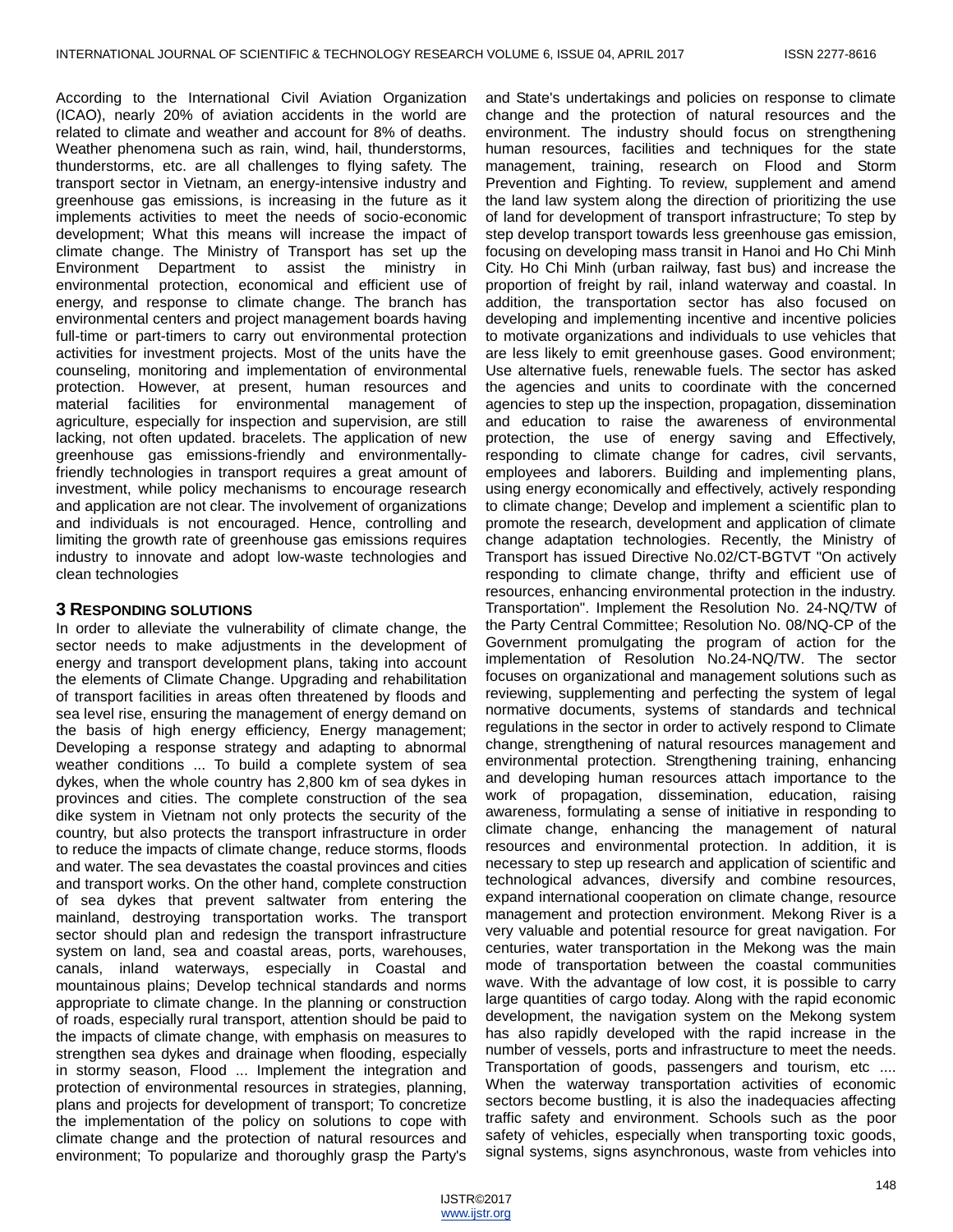the river, oil spills, etc. increased

# **4 ACHIEVEMENTS OF THE NAP**

With funding from the Kingdom of Belgium and the Australian Government, the NAP has achieved the following key results:

- Reports on navigational conditions for all routes (Houei Sai - Luang Prabang - Pakse, Kampong Cham - Phnom Penh - Vietnam - Cambodia border - to the sea).
- Report on waterway situation in downstream tributaries to contribute to the implementation of the Prior Informed Consent Procedure and Consultation.
- Phase I Phase I Phase II comprehensive review of waterway issues in the upper Mekong with hydropower development scenarios for the development and operation of hydropower development scenarios. Boat lock
- Beginning with the study of the Luangprabang waterway legal framework between Laos and Thailand.
- Signal buoys have been added and installed at the Houei Sai - Luangprabang - Vientiane lines; Kampong Cham - Phnom Penh; Phnom Penh - Siem Reap; Phnom Penh - Vietnam and Cambodia Borders; Bassac - Vam Nao (from July 2010).
- Cooperation with water-related organizations in the region and especially with the advanced countries has been strengthened.

#### **NAP support for Vietnam**

- Technical assistance for the signing and implementation of the Vietnam-Cambodia Water Transport Agreement.
- Additional installation of 30 buoys on the Vam Nao canal near Vietnam - Cambodia border: In addition to enhancing the safety of vessels, the buoyancy, installation, operation and management of buoys are enhanced. Advanced technology for related units.
- Surveying waterway conditions and building electronic charts (ENC) from the Vietnam-Cambodia border to the estuary.
- Dinh An (Hau River estuary) and Cua Tu estuary (Tien estuary) provide up-to-date information on the water level (15 minutes).
- The Water Transport Program activities have contributed to strengthening the capacity of agencies through participation in workshops, consultations, forums, and field surveys.
- The program receives the support and participation of MOF's agencies including:
- Vietnam Inland Waterways Administration and Vietnam Maritime Administration, in which the Department's leaders are members of the Advisory Board (NAB) directly involved in directing the implementation of the program. Southern joins and supports the management and operation of Dinh An and Cua Tu tidal stations.
- The inland waterway management sections and major ports on the Tien and Hau Rivers support the provision of inland waterway transport information and participate in ensuring the operation of the signage buoy system.
- Enhance measures to ensure maritime safety and safety of inland waterway traffic

The Ministry of Transport issued Directive No.11 on strengthening measures to ensure maritime safety and safety of inland waterway traffic. In recent times, there have been some particularly serious seagoing accidents causing significant loss of property to Vietnamese vessels operating inland and VR-SB vessels. The initial cause of the accidents indicates that the area of operation of the vehicle is not in line with the range of activity allowed or exceeds the allowable wind limits. Particularly, for VR-SB marine vessels when operating beyond the allowable sea limits and failing to comply with the regulations governing the licensing, cargo loading, safety equipment on board and The number of people on board does not match the actual declaration. In order to ensure the safety of navigation and safety of inland waterway traffic in the coming time, the Minister of Communications and Transport shall direct the schools' heads to perform the following tasks: The Vietnam Maritime Administration, Vietnam Inland Waterways Administration shall direct port authorities to intensify the work of monitoring VR-SB ships and waterway vessels operating in the managed water area. Particularly, to attach importance to supervising the loading and unloading of goods, assuring that goods are loaded and tied up in strict accordance with regulations and with the right loads; Seafarers shall ensure that they have at least the safety margins and have adequate professional certificates; Crew members and passengers on the means of transport shall be in accordance with the declared quantity when carrying out the procedures of travel and arrival and in accordance with the arrangement of the means of life saving of the means. Promote the dissemination of maritime laws and inland waterways to enterprises, shipowners and crew members to raise awareness of maritime safety and inland waterways. Strengthen the inspection of Vietnamese vessels operating on domestic routes, VR-SB-class vessels carrying out safety equipment, and training crews to respond to emergency situations; Resolutely resolutely handle violations, not allowing means to leave the port when there are serious defects affecting the safety has not been overcome. The Vietnamese Register has instructed the registry offices to pay more attention to improving the quality of ship registration, VR-SB vessels and other waterway facilities to limit technical incident meetings. Strengthen the inspection of the performance of duties of the registrars in the work of registration, to strictly handle the violations. To study the amendments and supplements of technical regulations to ships and waterway vessels in the direction of raising safety standards for crewmembers and passengers and step by step approaching the minimum requirements of the International Convention that Vietnam Nam is a member of maritime safety, maritime security and prevention of environmental pollution. Strengthening the guidance of enterprises and ship owners on the regulations related to maritime safety, maritime security and prevention of pollution of the sea environment. Ship owners, companies managing and operating sea-going ships and waterway means shall strictly observe the law provisions on maritime safety, maritime security and prevention of environmental pollution; Instruct the ship's captain to uphold the responsibility, perform his duties seriously ...Port enterprises shall only be allowed to load cargo on board the ships and vessels permitted to carry them; Goods are loaded onto the right vessels and vessels as prescribed; The goods are lashed and tied in accordance with the regulations, guidelines on packing and tying goods before the ship leaves